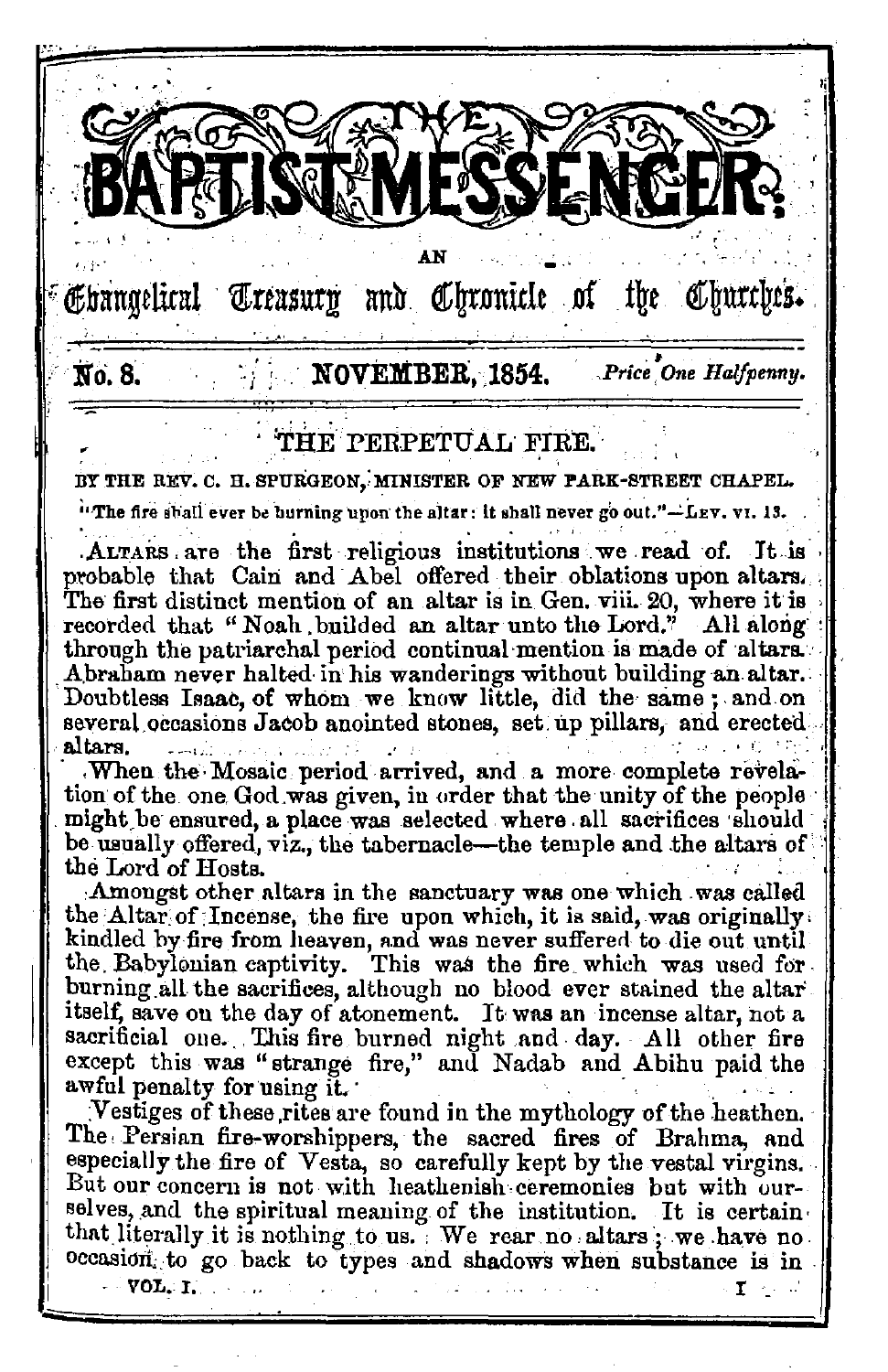our possession ; we have no sympathy in this matter with Papists or Anglicans. The gospel dispensation knows nothing of material altars. Jesus is the only altar, as he is the one great Sacrifice. However, we may use the expression figuratively, and apply it to  $-$ 

I. THE ALTAR IN HEAVEN.—Our great High Priest is ever before the throne offering the precious incense of his prevailing intercession. He will never suffer the fire to be extinguished. His love will never fail. It was not quenched by all the miseries, scorn, and trials he endured on earth. It has not been destroyed by the backslidings and ingratitude of his children : and it will never be quenched by " height or depth, or any other creature."

His love is mighty in purpose and unwearied in its exercise. He ever lives to intercede, though millions have been borne on his breast, thousands of prayers offered, and myriads of petitions presented and wants relieved, yet he "faints not, neither is weary." For Zion's sake he will not rest. The fire upon the heavenly altar shall never go out. , His merits will never cease. He who has the greatest influence with royalty may go too far in his requests.· But Jesus never asks too much. He knows his own infinite merits and will not cease successfully to plead them. No request of his has ever been denied or ever will be. His resources are inexhaustible. His arms need no staying up. The fire is as everlasting as the throne before which it is continually burning. Christians, rejoice in this glorious truth. Meditate upon the precious perpetual mediation of our great High Priest above. It will apply to-

II. THE ALTAR OF THE SANCTUARY.--Though we have here no material altar, nor any altar of sacrifice, yet we have an altar of in-<br>cense-on which we present our united prayers, praises, groans, and thanksgivings. The fire burning upon the altar of the sanctuary shall never go out. This may be understood-

1. As a  $P$ *romise*.—God will never leave the church without his presence. If we refer to the history of past ages, we shall find that he has ever raised up a succession of faithful witnesses. The proper men have been found at the proper period. And though the fire has often burned very dimly, it has never been quite extinguished. And as to the future, we believe that the sacred fire shall yet burn, brightly, on multitudinous altars, throughout this vast and wide

world of ours.<br>2. It may be understood as a *Command*.—We must not suffer it to die out. We must keep it burning. Those who for trivial causes are absenting themselves from the Prayer-meeting, the Sabbath-school, or other stated services of the sanctuary, are doing very much to quench the fire which burns on our sanctuary, altars, Some are quenching it by cherishing a spirit of worldly conformity, and others by a spirit of contention, are smothering and extinguishing it. Others starve it by indifference or neglect, or from parsimoniously withholding from it more than is right. It will apply to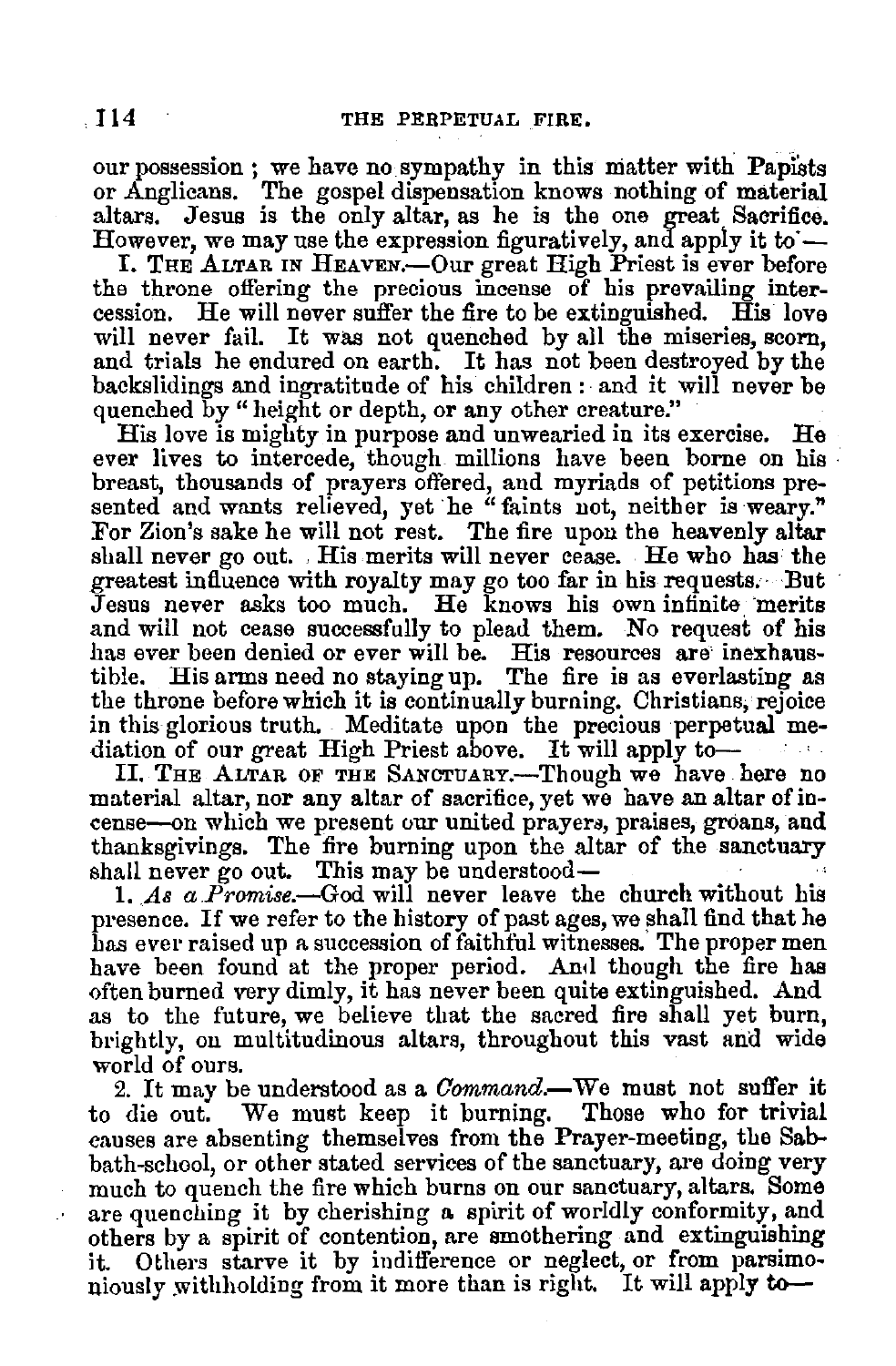... III., THE ALTAR OF THE HOUSEHOLD.- Next to the altar of the sanctuary stands that of the family. The tents pitched aroup the tabernacle should each be a little temple. Most good men hav officiated as priests at this altar.

How pleasant it is.—It is one of the most delightful scenes of earth to behold a family in the posture of devotion.

How profitable it is.—To the parents it prepares them for the day or shuts out care at night. On the children and domestics the effect is most salutary.

Let not the fire go out upon the family altar. If the sire be gone, let the son perpetuate it. If the father be away, let the mother take his place. If you lack ability, better use a form than have no family worship at all, but try in simplicity.

Let not the fire go out. Do not let business put it aside. Do not let worldly relations shame you. Guard against a slothful frame, and an indevout spirit. Christians, if this fire be not burning on your family altar, kindle it at once. Commence this night. Build the altar of earth or unhewn stone; but build, I pray you. It will  $1.54 - 1$ apply to  $\dots$ 

 $\bar{N}$ . The Altar of the Closet,—Some have no household, but all should have a closet. This is the very life of all the other fires. save the first. The sanctuary and family altars borrow their fires here therefore let this burn well. We would press this subject more closely home than the others, since this is the very essence and evidence of vital and experimental religion.

. Burn here the fat of your sacrifices. Let your closet seasons be. if possible, regular, frequent, and fervent. Effectual prayer availeth much. Have you nothing to pray for? Let me suggest the church, the ministry, your own soul, your children, your relations, your neighbours, your country, and the cause of God and truth throughout the world. Let us examine ourselves on this important matter. Do we engage cheerfully in private devotion? or, the fire of devotion burning dimly in our hearts, do the chariot wheels drag heavily ? If so, let us begin again. Let us go with weeping and ask for the Spirit of grace and of supplications. Let us set apart special seasons for extraordinary prayer. For if this fire should be smothered beneath the ashes of a worldly conformity, then it will quench the fire on the family altar, and lessen our influence both in the church and in the world. Therefore, let us beware. And it will also apply to-

V. THE ALTAR OF THE HEART.-This is a golden altar indeed. The others are emptiness without this. Vile and deceitful as our hearts are, God loves to have them. Let us give to God our heart and seek his grace, that we let not the fire go out; for it will not burn if the Lord does not keep it burning. Many foes will attempt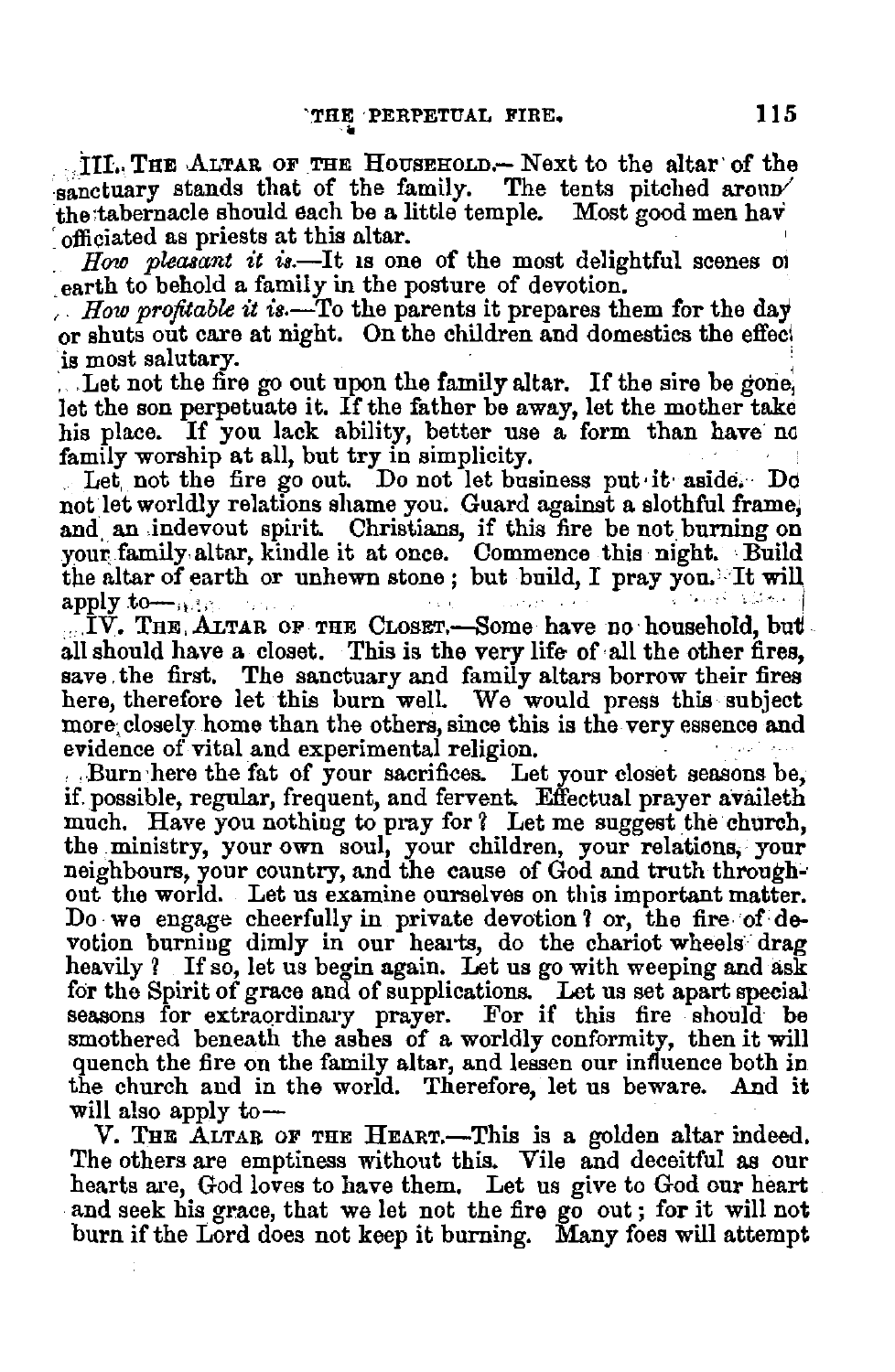to extinguish it; but if the unseen hand behind the wall be putting thereon the sacred oil, it will blaze higher and higher. Let us thereon the sacred oil, it will blaze higher and higher. Let us therefore seek to have this oil of grace supplied. Put plenty of texts of Scripture on, for they are live coals; put sermons on, put prayers on, but, above all, faith in the Spirit.

# THE PRAYER OF DANIEL.

# BY THE LATE REV, W. JAY, OF BATH.

# **"0** Lord, forgive; 0 Lord, hearken and do."-DANIEL *x.* 19.

THIS is one of Daniel's prayers. The Scripture is full of prayers. and I love them much. Now let us speak of Daniel. He was a temperate man. This will account for his haleness and vigour, at least in some measure: but he was rich in grace. He had been raised from one stage to another, till he became prime minister over twenty-seven provinces ; yet he found time to pray thrice every day. Many people who have not half the business to attend to that he had, say they have scarcely time to pray once a day. Daniel was highly favoured. Three miracles were performed by  $him$ ; one was interpreting the king's dream; the second, recalling Nebuchadnezzar; a third, interpreting the hand-writing on the wall. But one miracle was performed for  $h$ of lions. Twice the angel Gabriel came to him with the words, " $\overline{0}$ Daniel, man greatly beloved !" Some will say, "I would not have told him that to his face, lest it should make him proud." But Gabriel knew better. The proud are always the most backward to praise. The reason is, they judge from themselves; because when they are praised, *they* are so *puffed up,* they think others must be the same. The celebrated Dr. Robinson having preached three times on one Sunday, at a chapel in London, after the evening service a man came into the vestry, and said to him, "This morning, Sir, it was a very dry opportunity; in the afternoon I got no food for my soul; but this evening you have preached a most blessed sermon, and I hope to live in the enjoyment of it for some time to come; but I hope you will not be proud at my telling you so." " No, no," said the doctor, "for I have no opinion of your judgment.''

Let us notice the prayer before us. How importunate it is! It is not one of the sleepy prayers. If a person were to come and ask a favour of you, and were to fall asleep in doing it, you would-spurn him from your presence. Yet how often do we act so with the blessed God! The first thing here is *forgiveness*—"O Lord, *forgive!*" The second thing to pray for is *attention*—" Hearken and do." Do what 1 He does not say what, and I am glad he does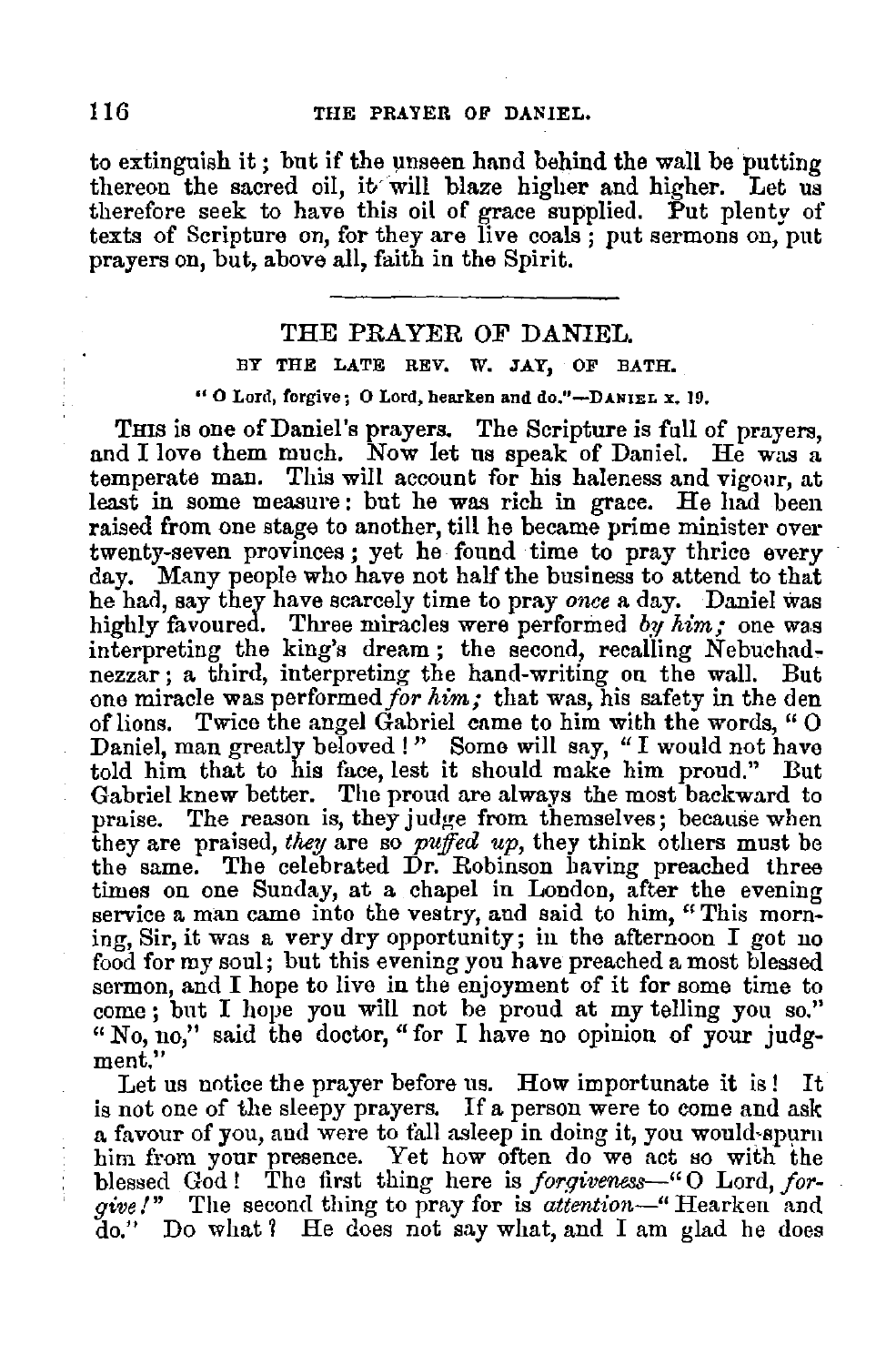not. If a beggar were to call out to a king as he was passing, "Hearken and do," he would be repulsed for his impertinence. But how.different it is with this King! He says," Call upon me, and I will answer ; " " Ask, and ye shall receive." He can change the hardest heart; can renew and sanctify the vilest passions; and can make those whom we imagine to be beyond the reach of mercy, " pillars in the house of our God." He will do this for you, if you will he to your cry. Let your sins be what they may, he can and will wash them all away in the blood of his dear Son. Blessed be his name!

# AFFILIATION TO GOD A MOTIVE TO OBEDIENCE.

"That ye m3y be the children of your Father which is in heaven : for he maketh hls sun to rise on the evil and on the good, and\_sendeth rain on the just and on the unjust." MATT, v. 45.

THERE are four facts here which will bring out the force of the motive here presented.

motive here presented.<br>· First. *That all the operations of nature are the result of God*'s *agency.* "He maketh his sun to rise." "He sendeth rain." What is called *science* refers these operations to "laws." It refers all the stupendous phenomena of nature to "laws"-" laws" do everything. We are sick of this cant. What are these "laws ?" Science cannot answer. I call not that philosophy which cannot give me an *intelligible, and adequate, cause for events.* I see the rivers flow, and the ocean roll, and the stars of heaven wheel along the dome of night: I mark the revolutions of the sun, see the clouds laden with oceans coursing through the upper fields of air, and the showers descending on the earth, and the lands bursting into new forms of life ; and I feel that there must be some *mighty power* at work in the universe. What is it *1* I am told" law." I understand not the answer-I am not satisfied. The Bible tells me, Gop; and I bow: my philosophy and my deepest instincts acquiesce in the response. "HE maketh his sun," etc., Psa. civ.

Secondly. That God's agency towards our world is characterised by *mercy.* He operates in nature for *the just and the unjust-the evil*  and the good. It is not mere justice that presides over our world; otherwise, nature would bless the good and destroy the evil. It is mercy. Nature, in her bountyhood, makes no distinction between the just and the unjust, and that because God is dealing with man on the principle of mercy.

Thirdly. *That assimilation to the merciful character of God will constitute us his children.*-" That ye may be the children of your Father." It is not *creation,* nor *baptism,* nor *profession,* that consti-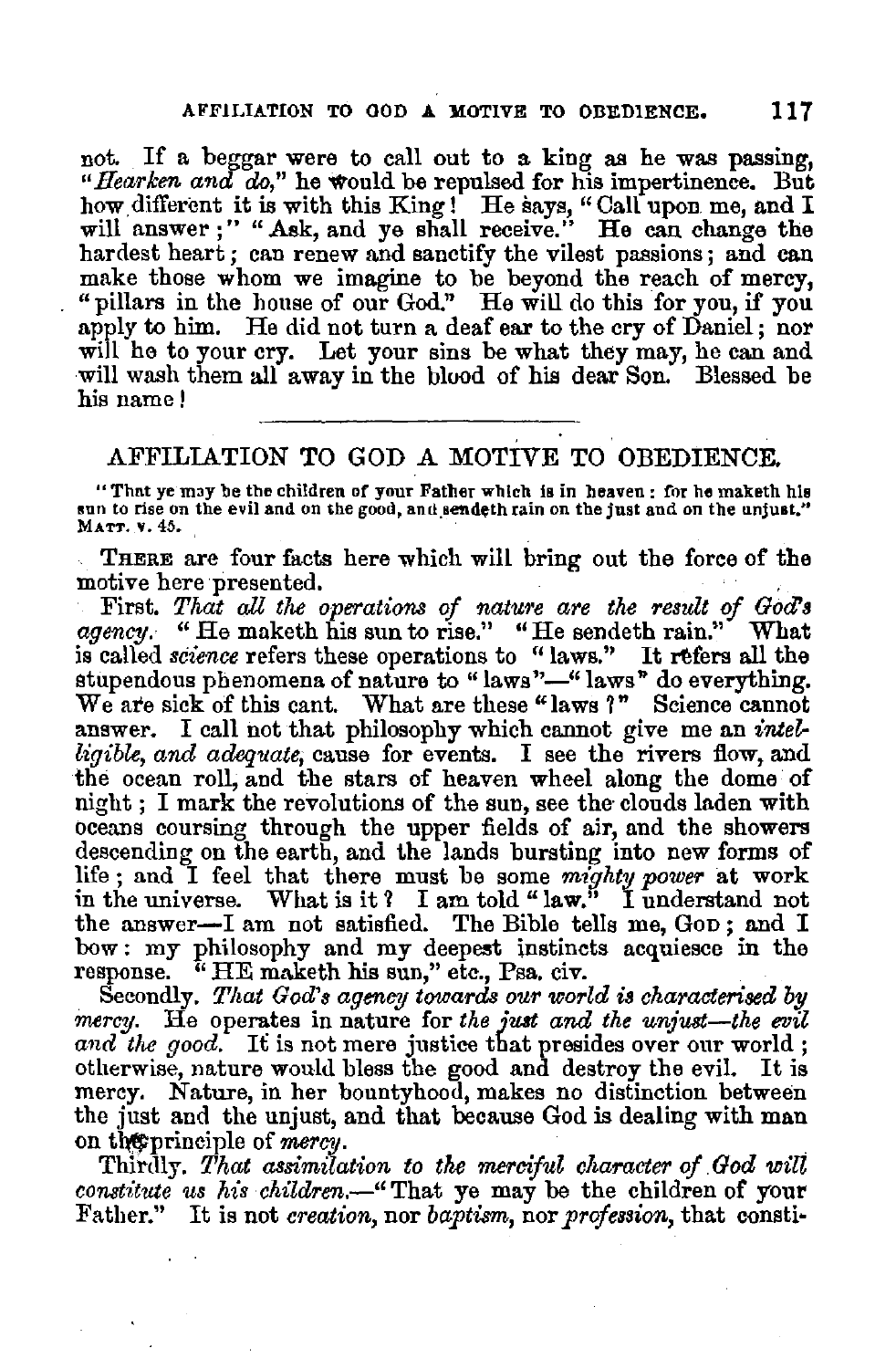tutes us the children of God; but *moral resemblance*. In what does moral resemblance consist ? In likeness of disposition ; God's disposition is *love*, and he that is ruled by love is like God, and is his child. Morally, all *may* and all *ought* to be thus like God, for all

Fourthly. That to be the children of God is the highest privilege of *intelligent creatures.*--Christ holds this out as the great motive. If we are the children of God, then He, as a Father, protects us, edu*cates* us, and *provides* for us, through all the future: "If children; then heirs; heirs of God, and joint heirs with Christ."

# PRACTICAL ILLUSTRATIONS OF CHARACTER.-REV. J. RYLAND, SEN., A.M., OF NORTHAMPTON.

# BY THE LATE REV. WILLIAM JAY, OF BATH.

*(Centinuedfrom page* 11 J.)

SPEAKING of him one day to Mr. Hall, he related the following occurrence :- "When I was quite a lad, my father took me to Mr. Ryland's school at Northampton. That afternoon I drank tea along with him in the parlour. Mr. Ryland was then violently against the American war: and the subject happening to be mentioned, he rose and said, with a fierce countenance and loud , voice, 'If I were General Washington, I would summon all my officers around me, and make them bleed from their arms into a basin, and dip their swords into its contents, and swear they would not sheath them till America had gained her independence.' I was perfectly terrified. 'What a master,' thought  $\overrightarrow{I}$ , 'am I to be left under!' and when  $I$  went to bed  $I$  could not for some time go to sleep."

Once a young minister was spending the evening with him, and when the family were called together for worship he said, "Mr.-, you must pray." "Sir," said he, "I cannot." He urged him again, but in vain. "Then, Sir," said he, "I declare, if you will not, I'll call in the watchman." At this time a watchman on his round was going by, whom he knew to be a very pious man (I knew him too); he opened the door, and calling him, said, "Duke, Duke, come in; you are wanted here. Here," said he, " is a young pastor that can't pray, so you must pray for him."

At this time the first opposition was made to the Slave Trade, and he threw all his impassioned energies into the condemnation of the accursed traffic. One morning  $\overrightarrow{I}$  was reading to him some of the reported miseries and cruelties of the middle passage; among others, of a captain who had a fine female slave in his cabin; but, when her infant cried, he snatched him up, and flung him out into the sea, still requiring the wretched creature to remain as the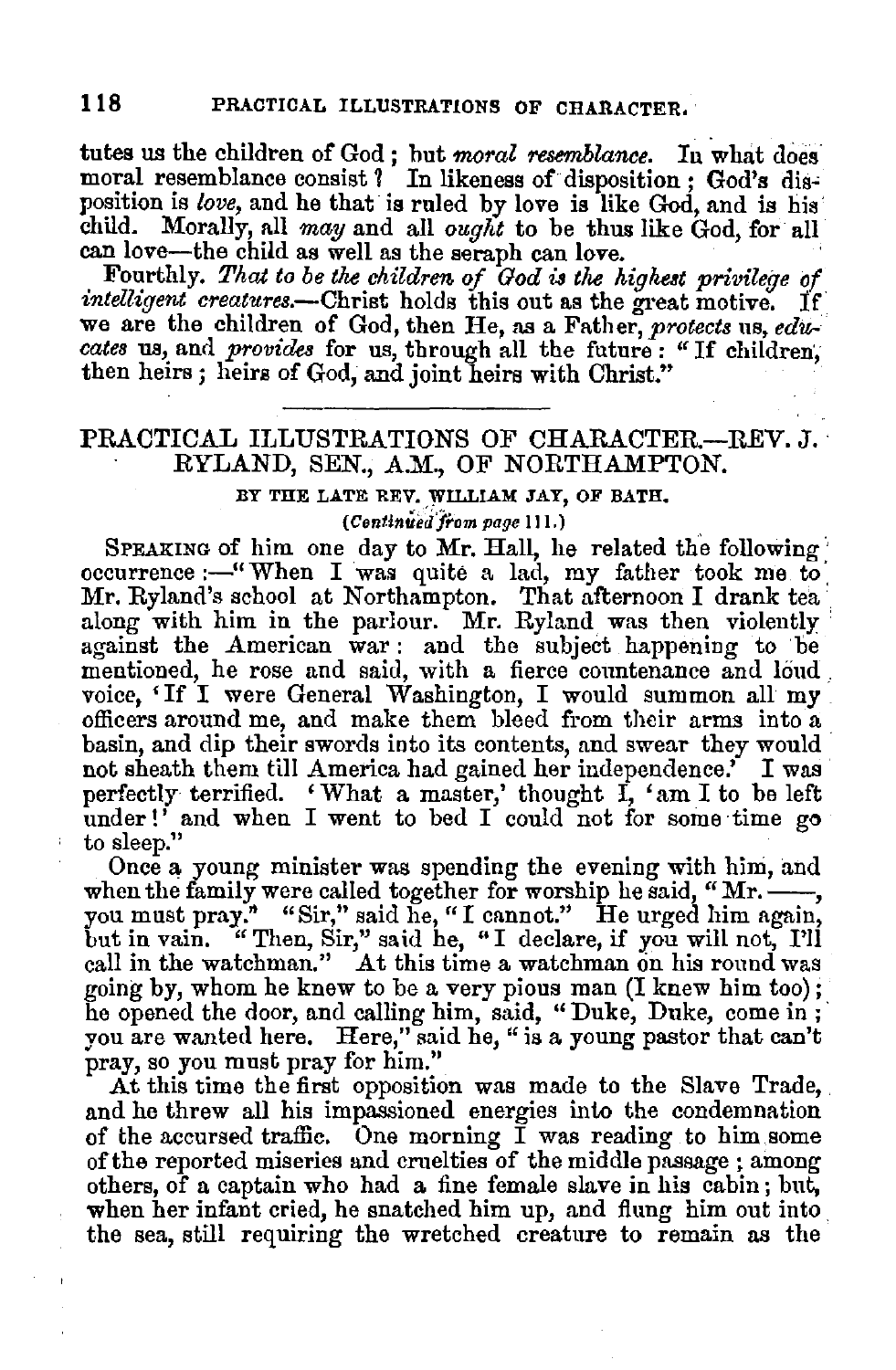gratifier of his vile passions. At the recital of this, Mr. Ryland seemed frantic, and to lose his usual self-control. He was agitated, and paced up and down the room, " O God, preserve me! O God, preserve me!" and then, unable to contain any longer, burst forth into a dreadful imprecation, which I dare not repeat. It shocked me, and I am far from justifying it ; and yet, had the reader been present to witness the excitement and the struggle, he would hardly have been severe in condemning him. Is there not a feeling of justice, as well as of mercy ? And what is mercy, compared with justice ? The one is confined to our economy of imperfection and evil; the other pervades all worlds, and reigns for ever. "Justice evil; the other pervades all worlds, and reigns for ever. and judgment are the habitation of *His* throne," who is *holy* in *all* 

One afternoon we went together to drink tea with Mrs. ----, and she prevailed upon us to spend the evening. His supper was always spinach and an egg on a slice of toasted bread, and a glass of pure water. At the domestic worship he said, "You, Eusebius," (so he commonly called me, I know not wherefore); "you shall pray, and I will for a few minutes expound." (He was never tedious.) He took the story of the woman of Canaan. After commenting on her affliction, and application for relief, he came to her trial and her success;—reading the words—" And he answered her not a word;" he said, "Is this the benefactor of whom I have heard so much before I came ? He seems to have the dead palsy in his tongue."-" And the disciples came and besought him, saying, Send her away, for *she crieth after us;"-"* And why should we be troubled. with a stranger 1 We know not whence she is, and she seems determined to hang on till she is heard."-" But he said, I am not sent but to the *lost sheep of the house of Israel;* "-" and you know *you* are not one of them; and what right have *you* to clamour thus ?"-"Then came of them; and what right have *you* to clamour thus 1 "-" *Then came* · *she, j alling at his feet, and cried, Lord help* me *I But he saitl,* . *It is not meet to take the children's bread, and to cast it to dogs; And alie said, Truth, Lord, yet the dogs eat of the crumbs that fall from their*  master's table."-"What I want is no more to thee than a crumb, compared with the immense provisions of Thy board ; and I come only for a crumb, and a crumb I must have; and, if Thou refuse me a seat at Thy table with Thy familv, wilt thou refuse me a crawl and a crumb underneath ? The family will lose nothing by my gaining all I want." . . . Omnipotence can withstand this attack no longer; but He yields the victory-not to her humility, and importunity, and perseverance-but to her *faith*, that produced and employed all these ; for " all things are possible to him that believeth." ployed all these; for " all things are possible to him that believe<br>" *O woman, great is thy faith*; *be it unto thee even as thou wilt.*" " Lord, what was that you said ?" " Why, be it unto thee even as thou wilt." "Why, then, I will have my dear child instantly hesled."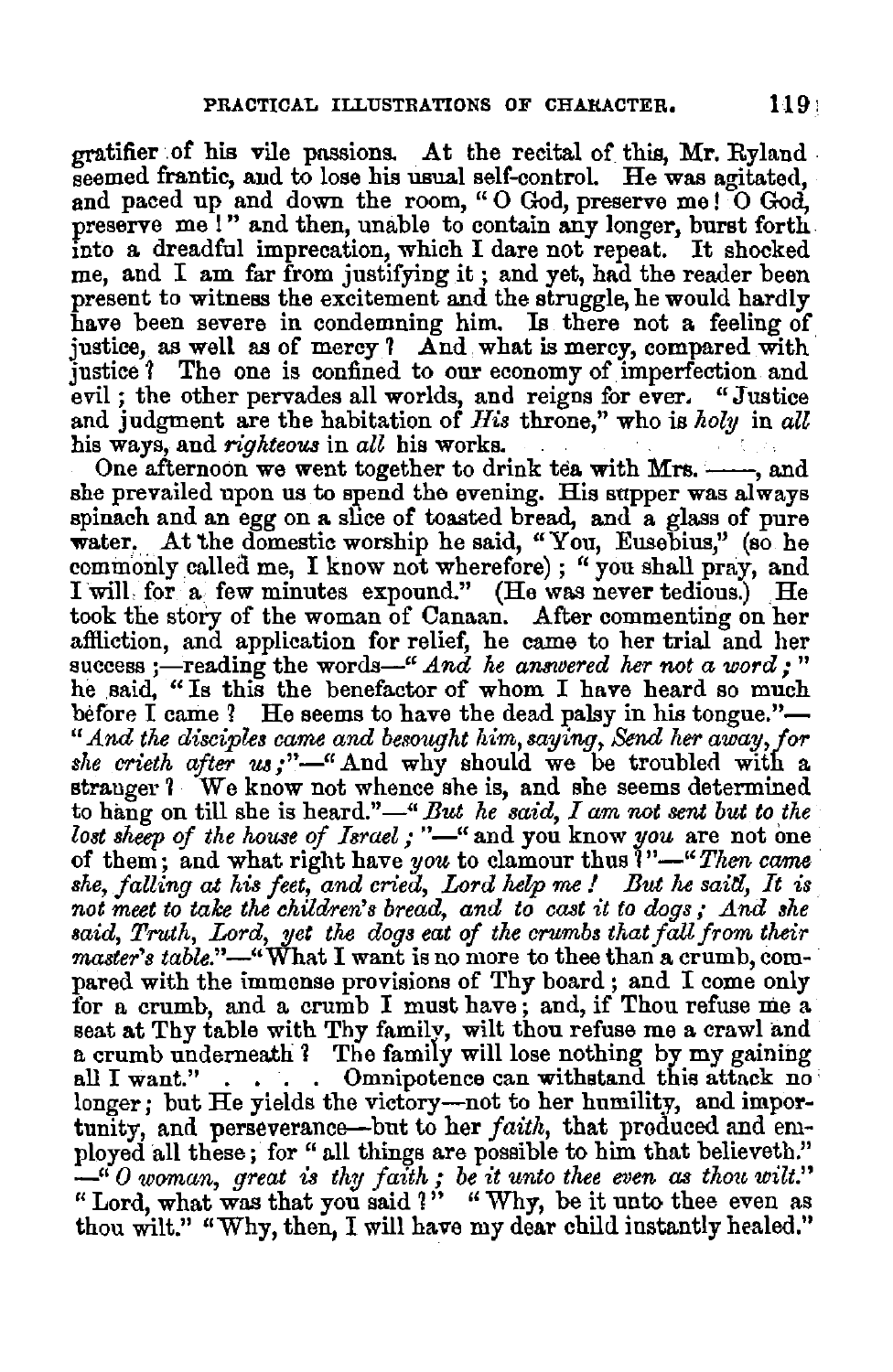"Be it unto thee even as thou wilt." "Why, then, I will have my poor soul saved." "Be it unto thee even as thou wilt." "Why, then, I will have all my sins pardoned and destroyed." "Be it then, I will have all my sins pardoned and destroyed." unto thee even as thou wilt." "Why, then, I'll have all my wants supplied from Thy riches in glory." "Be it unto thee even as thou wilt. Here, take the key, and go, and be not afraid to rifle all my treasures."

"Now, Mrs.  $\longrightarrow$ , this woman was a dog, a sad dog, a sinful dog. and if she had had her desert she would have been driven out of doors; and yet there is not a woman in this house comparable to her.-Let us pray."

N. B.-I relate as characteristic, what I did not wholly admire as proper.

Mr. Ryland was exceedingly full of striking, and useful, and entertaining anecdotes, and (which is everything in anecdotes) he told them with admirable clearness, and brevity, and ease. I heard him repeat more than once many of those which Dr. Newman has published in his account of him ; some of which, for want of his stating the circumstances which introduced or followed them, appear less credible than they otherwise would do. For instance, when, during the execrable badness of the singing after sermon at Surrey Chapel, he said, "I wonder the angels of God do not wrench your necks off." He had been preaching on the presence of the angels in our assemblies. The thing itself was very exceptionable ; but this circumstance rendered it less unnatural and improbable.

Though he was rather high in his doctrinal sentiments, and not entirely friendly to some of Mr. Fuller's views, he was not soured and malignant towards others.

He was intimate with Mr. Whitfield and Mr. Rowland Hill, and much attached to many other preachers less systematically orthodox than himself; and laboured, as opportunity offered, with them. He was, indeed, a lover of all good men; and, while many talked of candour, he exercised it.<br>I cannot but think some of his own brethren, and of his own

denomination, bore too hard upon him for some difficulty in his pecuniary circumstances. They did not, indeed, charge him with dishonesty and injustice ; but they seemed to forget that a brother may be overtaken in a fault, and that the fault in this case was in reality the effect of an excellence or virtue. In his ardour for learning and science, he was too free in the purchase of books, for his own use, and also to give to poor ministers who had few intellectual helps; and also, in the exercise of beneficence to the poor and needy, he was drawn heyond hie means. I was told by a person who attended the examination of his affairs, that, when something rather reflecting on his integrity had escaped from one of the party,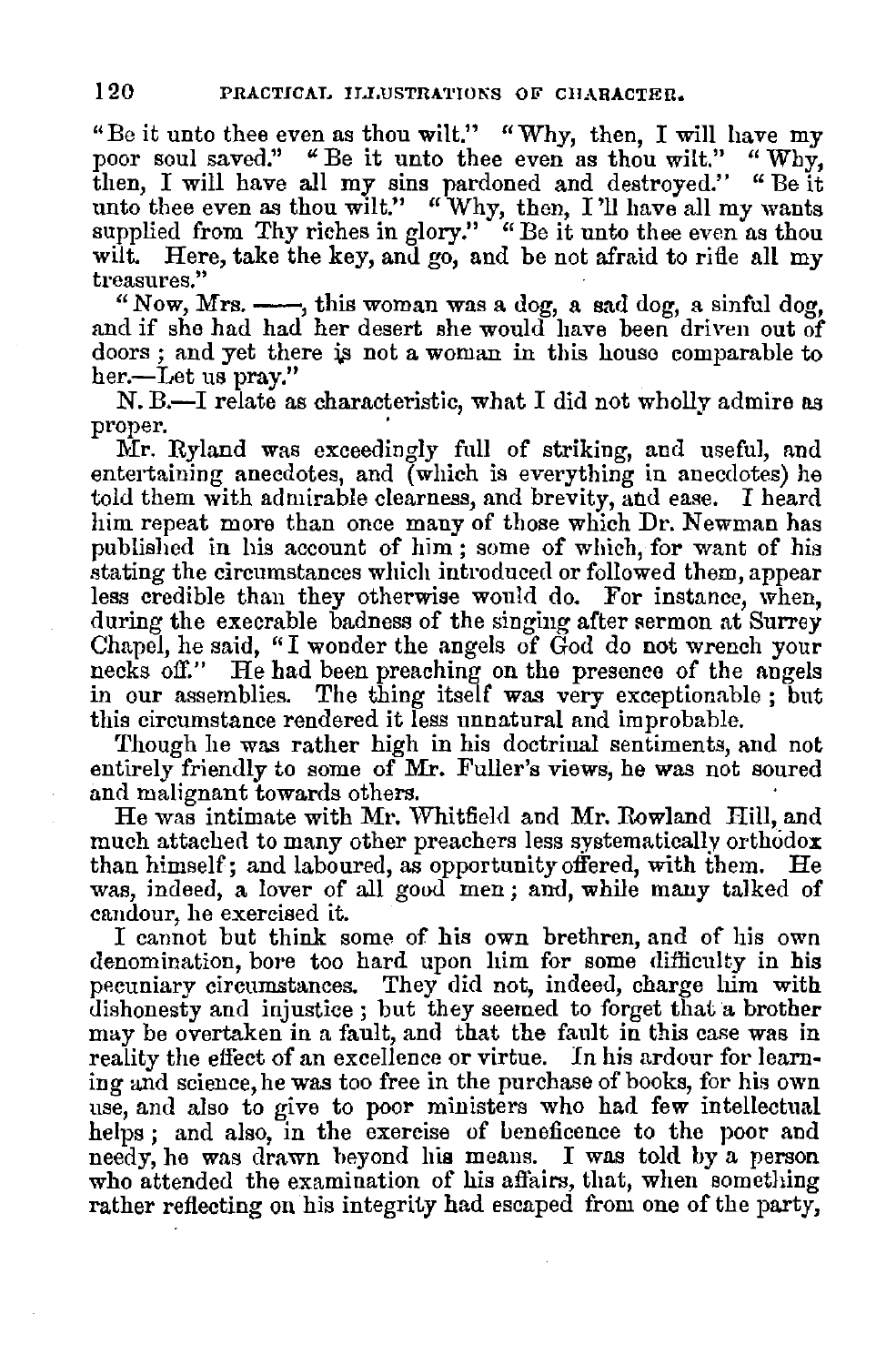he instantly rose up, and turned his face to the wall, and looking up to heaven, said, " Lord, thou knowest I am not wicked! Oh, give me grace to preserve my temper and tongue, while I endeavour to answer and rectify the mistake of my brother." This instantly softened and melted the party, and  $Mr.$  R- $\cdots$  soon gave them full satisfaction. If God had not called Lot *"just* Lot," we should probably never have registered him in our calendar of saints. Dr. Rippon, one of his permanently attached friends and advisers, preached his funeral sermon ; and, as they were letting down the deceased into the grave, he pointed to the coffin, and said, with admirable impressiveness,

" Defects through Nature's best productions run- Our frien{l had spots-and spots are in the sun I"

Dr. Newman, the late tutor of the Baptist Academy at Mile-end, and who has published affectionate Memoirs of him, was originally a youth whom Mr. Ryland took up and entirely educated gratis.

I need not say the late Dr. Ryland was his son, who had the ability, and learning, and excellence of his father (without any of his *errata),* whose praise is in all the churches, and whose character, and consistency, and integrity, were proverbial; so that Mr. Hall, who preached his funeral sermon, once said, "I would as soon have<br>Dr. Ryland's word as Gabriel's oath." John Ryland, the father, was a devourer of books, and an excessive praiser of some of them. Thus I remember his saying, "If the dipping of my pen in my very blood would recommend 'Witsius's Economy of the Covenants,' I would not forbear doing it for a moment." Of Henry's Exposition he said, "It is impossible for a person of piety and taste to read this work without wishing to be shut out from the whole world and to read it through, without one moment's interruption." Owen, also, was an extreme favourite with him, and whose Latin work on "Divine Justice" he translated. He gloried in Bunyan.<br>If sometimes he seemed severe, it was really

his expression than the feeling of his heart. No one was more capable of tenderness; and I remember his saying, "My mother died when I was five years of age, and I have ten thousand times wished that she was alive, that I might wait upon her."

I wish I had written down more of his sayings and remarks. These are a few of them :-"My dunghill heart."-" The promises are the saints' legacies."-"When a Christian is matured for heaven. he leaves the present world as the acorn leaves its cup."-"Work for the world is done *best* when work for God is done *first."-"* It **is**  perilous to read any impure book ; you will never get it out of your faculties till you are dead. *My* imagination was tainted young, and I shall never get rid of it till I get into heaven,"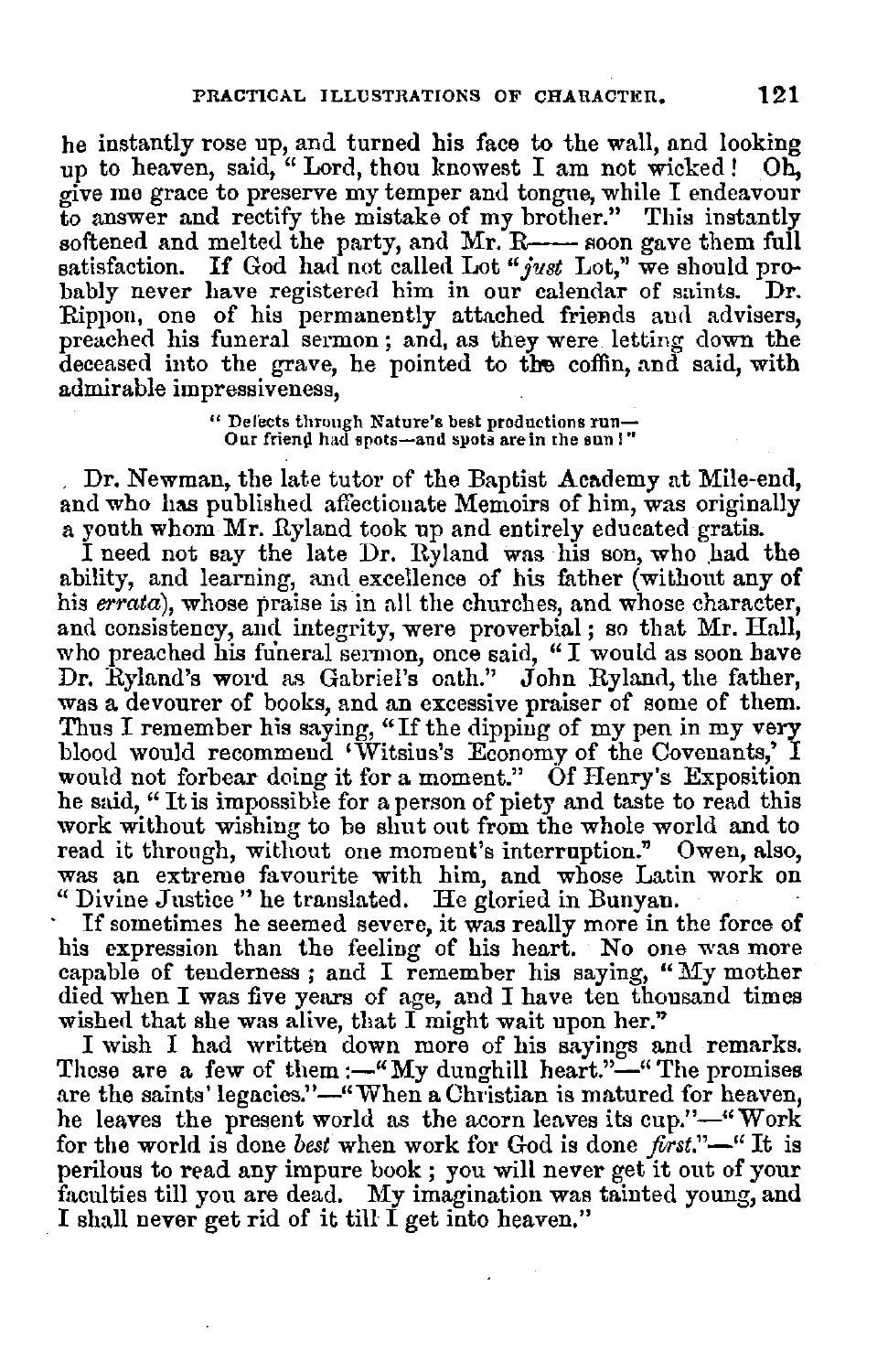He used facetiously to mention that, when he resided in Warwick, he lived in the Parsonage-house, which he rented of the. reetor, Dr. Tate ; who, when he was reflected upon by some high ecclesiastic for letting it to a Dissenter, replied-"What would you have me do ? I have brought the man as near the Church as  $\tilde{I}$  can, but I cannot force him into it."

# TRIALS FOR THE TRUTH ; HISTORIC SKETCHES OF BAPTIST NONCONFORMI rY.

### CHAPTER XIX.-EFFECTS OF PERSECUTION.

sympathyand indignation were aroused tan, he dressed the wounded man's<br>at the barbarous treatment of Holmes, sores. When it was known that at the barbarous treatment of Holmes, sores. When it was known *: that* were *two individuals who were so re-* Holmes had received such: kindness, individuals who **was** hide individuals who **was** joiced that the sufferer had been sus- the inquiry became general, who was tained under his cruelties, and that he the surgeon? And the report was left the ignominious post with so much soon circulated that, he was to be, composure, and even with pleasant- arrested.<br>ness of countenance, that they shook So severe was the chastisement of<br>hands with him; and one of them, the prisoner that for many days he hands with him; and one of them, the prisoner that for many days he whose name was John Spur, a freeman could not endure the pain occasioned whose name was John Spur, a freeman of the colony, said to him, "Blessed be God for thee, my brother," and touching the bed. All the rest that walked along with him to the prison. he experienced was such as he obtained The other, who simply shook hands by supporting himself upon his knees with him, was another freeman,  $Mr.$  and elbows. John Hazel, Many others testified The day after the whipping, whilst their friendship for him, and glorified Spur and Hazel were attending to their friendship for him, and glorified God on his account. To some, however, who were present, these expres- a constable calling upon them, and sions of sympathy were extremely dis-<br>including them they were prisoners. As sions of sympathy were extremely dis-<br>pleasing. They looked upon it as a connivance at the crime, and a con- lowing document :  $t_{\text{min}}$  .  $t_{\text{min}}$  .  $t_{\text{min}}$  ,  $t_{\text{min}}$  ,  $t_{\text{min}}$  ,  $t_{\text{min}}$  ,  $t_{\text{min}}$  ,  $t_{\text{min}}$  ,  $t_{\text{min}}$  ,  $t_{\text{min}}$  ,  $t_{\text{min}}$  ,  $t_{\text{min}}$  ,  $t_{\text{min}}$  ,  $t_{\text{min}}$  , ers, they immediately made complaint of what they had witnessed, and a "By virtue hereof, you are to take number of warrants were issued for into your custody and safe keeping the number of warrants were issued for into your custody and safe keeping the the apprehension of these sympathis- body of John Spur, for a heinous ofthe apprehension of these sympathis-<br>ing offenders,

When Holmes reached the prison, not. his body was found to be in a terrible  $|1651|$ . Take also into your safe keeping condition—his body, not simply bis John Hazel. condition-his body, not simply his back, for the lashes of the whip were so long that they lapped over his back, and left their gory marks upon his side.

Eaton, who had been a spectator of all the proceedings, ran home immediately after the whipping, obtained some rags and oil, and hastened to the

AMONGST those whose feelings of prison, where, like the good Samari-<br>mpathyand indignation were aroused tan, he dressed the wounded man's

by the wounded parts of his body touching the bed. All the rest that

their business, they were surprised by<br>a constable calling upon them, and his authority, he showed them the fol-, lowing document:

fence by him committed; hereof fail,<br>not. Dated the 5th of the 7th month,

## " By the court,

"INCREASE NOWEL."

They were accordingly both taken to prison, the *heinous offence* consisting of the act of shakmg hands and speaking with Holmes after his punishment, and, consequently, after he had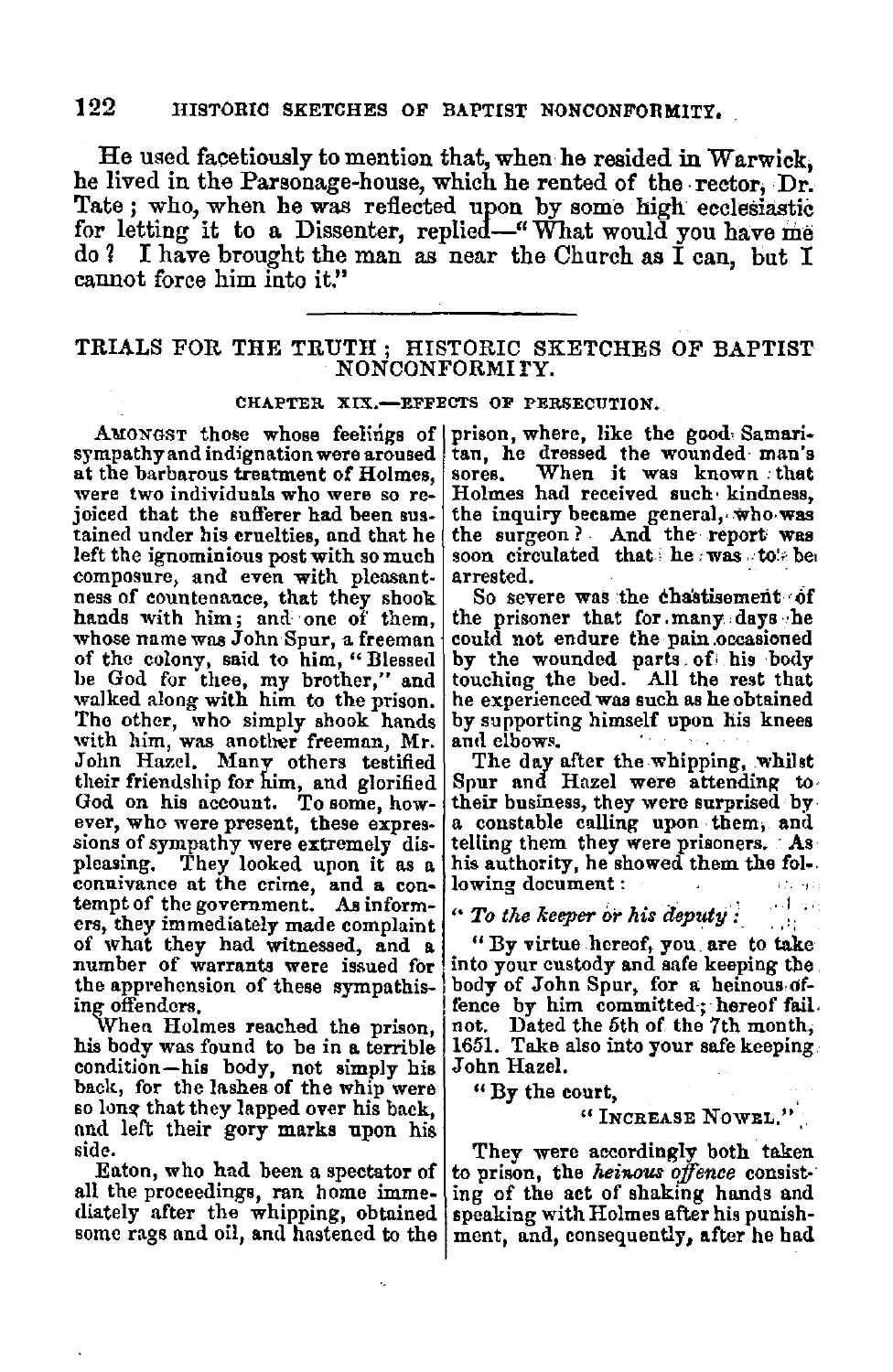satisfied the law, and was no longer an of the Baptists spread. Many were<br>involuntary prisoner.

but were condemned upon the evi- nance was administered repeatedly, dence furnished by the depositions of though with the greatest privacy, for two individuals; the stronger of the two documents being as follows:<br>  $\begin{array}{c} \n\text{or} \\ \n\text{or} \\ \n\end{array}$  of  $\begin{array}{c} \n\text{or} \\ \n\text{or} \\ \n\end{array}$   $\begin{array}{c} \n\text{or} \\ \n\text{or} \\ \n\end{array}$ 

 $\mathbf{u}$ , --Cole, being in the market-  $\mathbf{u}^{\text{CHAPTER}}$   $\mathbf{x}$ , - IMPNT place when Obadiah Holmes came MENT.<br>from the whipping-post, John Spur THE treatment which the persecuted from the whipping-post, John Spur . THE treatment which the persecuted came and met him presently, laughing Baptists had received from the govern-<br>inhis face, saying, 'Blessed be God for ment of Massachusetts produced a de thee, brother;' and so did go with cided effect upon Strongfaith and Ste-<br>him, laughing upon him, towards the phen. It brought them to a decision. him, laughing upon him, towards the phen. It brought them to a decision.<br>prison, which was very grievous to me After repeated conferences with each prison, which was very grievous to me to see him harden the man in his sin, to see him. harden the man in his sin,  $\phi$  other upon the subject, they resolved and showing much contempt of autho- to apply to Mr. Holmes for baptism and showing much contempt of autho- to apply to Mr. Holmes, for baptism<br>rity by that carriage, as if he had been before he returned home to Newport. rity by that carriage, as if he had been before he returned home to Newport.<br>unjustly punished, and had suffered as After, therefore, he had sufficiently a righteous man under a tyrannical recovered from the effects of his whip-government. Deposed before the court right, these two candidates visited him. government. Deposed before the court<br>the 5th of the 7th month,

lings. The latter they could not con-<br>scientiously do. . A Mr. Bendal, who

ing his refusal, the court accepted the ence, and their views of religious truth proffer, and gave him his discharge. and of gospel ordinances. Believing. Hazel was unwards of sixty vears of them to be proper subjects for Hazel was upwards of sixty years of them to be proper subjects for baptism;<br>age, and died soon after his release.\* he agreed to administer the ordinance age, and died soon after his release.<sup>\*</sup>

Spur was kept in prison nearly a to them the next Lord's day.<br>week, expecting every day to be taken As quite a number of individuals,<br>to the market-square, tied to the convinced of Baptist sentiments, and to the market-square, tied to the whipping-post, and receive his ten others known to be dissatisfied with lashes; but, without his permission, infant sprinkling, who were investilashes; but, without his permission, infant sprinkling, who were investisome sympathising friend paid his fine gating the subject, were then in Bos-<br>and secured his deliverance.

of attracting the attention of many to them.<br>the doctrines of the sufferers. Sympathy elicited inquiry, and inquiry was about to take was one of grent im-<br>produced conviction. The sentiments portance, and, as he foresaw, would

voluntary prisoner.<br>They were afterwards taken to the views of Baptism, and desired to be views of Baptism, and desired to be.<br>buried with Christ in that beautiful court and examined. They had no buried with Christ in that beautiful trial, neither were they allowed to and significant ordinance. Their de-<br>meet their complainants face to face, sire could not be refused. The ordithough with the greatest privacy, for<br>fear of prisons, fines, and scourges.

the 5th of the 7th month. . and presented their request for the .

They were sentenced to receive ten ... "I must first know," said he, "what shes each, or pay a fine of forty shil-<br>evidence there is that you are the dislashes each, or pay a fine of forty shil- evidence there is that you are the dis-<br>lings. The latter they could not con- ciples of Christ. I find, from the New scientiously do. A Mr. Bendal, who Testament, that those only were bap-<br>was a friend to Hazel, offered to pay ized who had repented of their sins,<br>his, but he refused, saying,<br>in the board believed in the Lord Jesus Christ

service for any man to pay a penny for The two candidates then related, to me in this case." Yet, notwithstand- Mr. Holmes their Christian experi-<br>ing his refusal, the court accepted the ence, and their views of religious

ton, information of the anticipated bap-These persecutions were the means itism was privately circulated amongst

 $Sym-$  In respect of Mr. Bates, the step he portance, and, as he foresaw, would<br>involve consequences of a disagreeable kind. He was a member of the Con-

<sup>&</sup>quot; Benedict's History of the Baptists.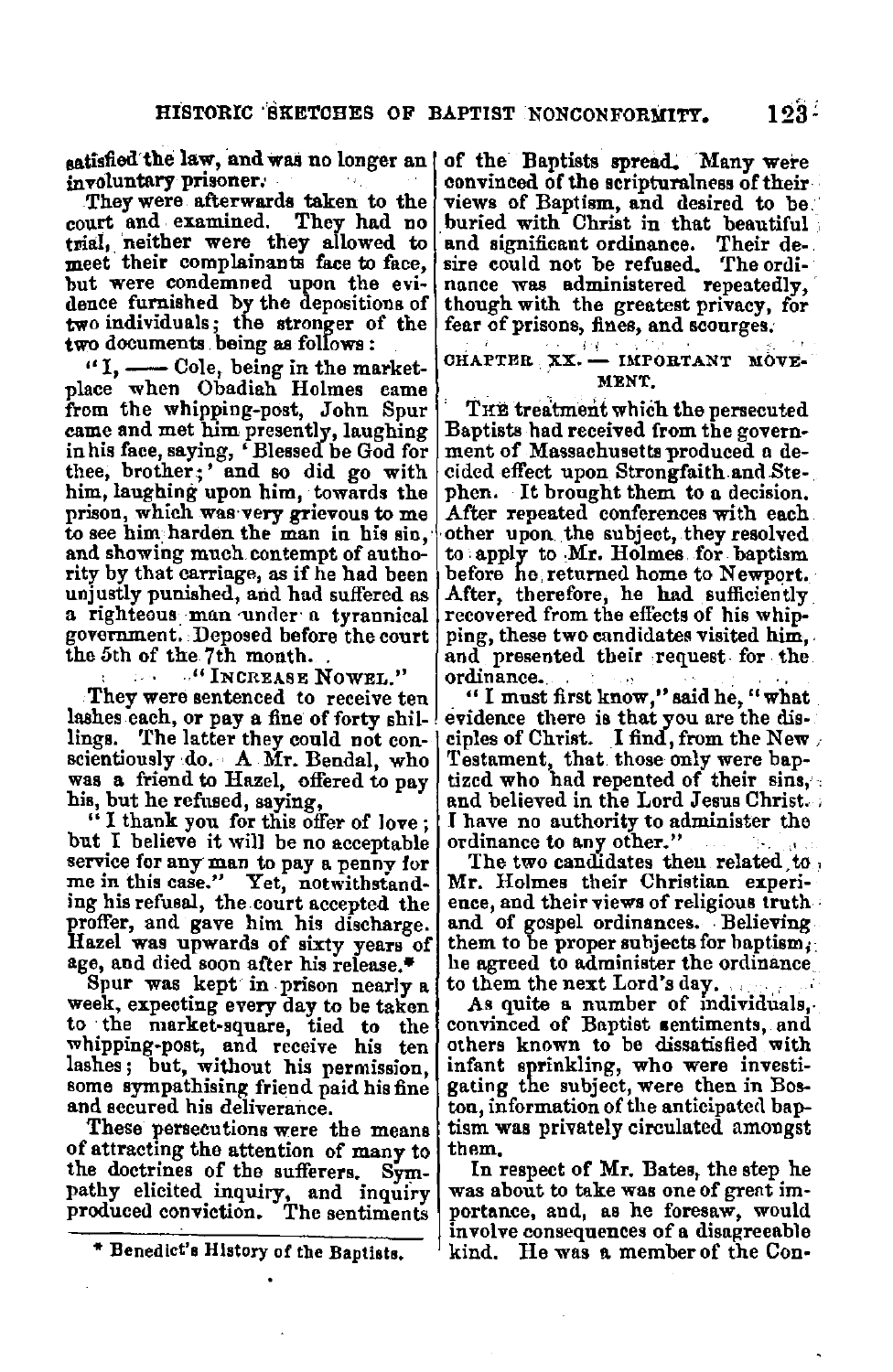gregational church. By voluntarily coming out from them, he was con-<br>demning, in a most decided manner, their practice. He was separating himself from many whom he tenderly<br>and strongly loved. He knew that his case would he taken up in church meeting-that it would not be strange if his motives should be impugned,<br>and his character aspersed. Public and his character aspersed. excommunication would be unavoidablc, and perhaps, also, a trial before the Court of Assistants. But he had made up his mind to relinquish all, and suffer all for the truth's sake. 'An important principle was at stake, and he was determined that it should not be compromised from any personal<br>consideration whatever.

With Stephen the case was widely different. He had united with no church. His act, therefore, would not subject him to ecclesiastical discipline, though it would necessarily prevent him from becoming a freeman in the colony, as that was the exclusive privilege of the members of the Congregational church. His position in the community would be far from pleasant, and would probably subject him  $\mathfrak b$  to the necessity of a removal to some! other place. Besides, he had every reason for believing that when his parents heard of his course, they would be exceedingly displeased, and perhaps would write for him to return home. Still he resolved to go forward, leaving the consequences with Him whose law he was obeying.

### CHAPTER XXI.-A DISCUSSION.

THE Sabbath came. It was a beautiful, warm, clear day. The place selected for the occasion was a small cove on the west side of the neck that<br>united Boston to Roxbury. No houses were in the vicinity, and they had no reason to fear an interruption. Very early in the morning, individuals, singly and in couples, began to approach the place. Presently **Mr.**  Holmes came, and soon after, Strongfaith and Stephen. The little assem- that there were such; but where the bly rapidly increased. It was much Scriptures are so utterly silent upon a bly rapidly increased. It was much Scriptures are so utterly silent upon a

larger than had been expected. As Mr. Bates looked round upon them,<br>he saw a number whom he knew were strongly opposed to Baptist · sentiments. He whispered-the fact to Mr. Holmes.

"No matter." said he. "He who is for us is more than all they who are against us."

"If we are brought before! the court, there will be plenty of witnesses against us." **All the Community of the Community** 

" The more important it is for us to observe apostolic order in our service,"

When the appointed hour arrived.<br>a hymn was sung, after which 'Mr. Holmes addressed the company, pre-<br>senting the various scriptural reasons for administering the ordinance by immersion, and to believers onlyr. It was his previous intention to thave<br>said not a word; but knowing that a number were present who had never<br>seen the ordinance before, and ,:who<br>were ignorant of the reasons of Baptist sentiments, he considered it his duty to express the grounds of their belief. Having done so, he urged them to search the Scriptures for themselves.

"The Bible," said he, "is a plain book, and written for the benefit of plain people. All· its fundamental truths we may all discover if we only search it with a humble, teachable spirit. Receive not the sentiments.you have now heard simply upon my· declaration, but search the Scriptures for yourselves, and see if you can find<br>any command to baptize infants, or<br>any instance of the baptism of such;<br>see if the circumstances which are<br>narrated in each case of baptism do narrated in each case of baptism do<br>not either express or imply penitence<br>and faith in the candidate."

" Whole households were haptized," said one in the company of spectators; " were there no infants amongst them?"

"We do not read of any," calmly replied Holmes. "You who believe in infant baptism are bound to show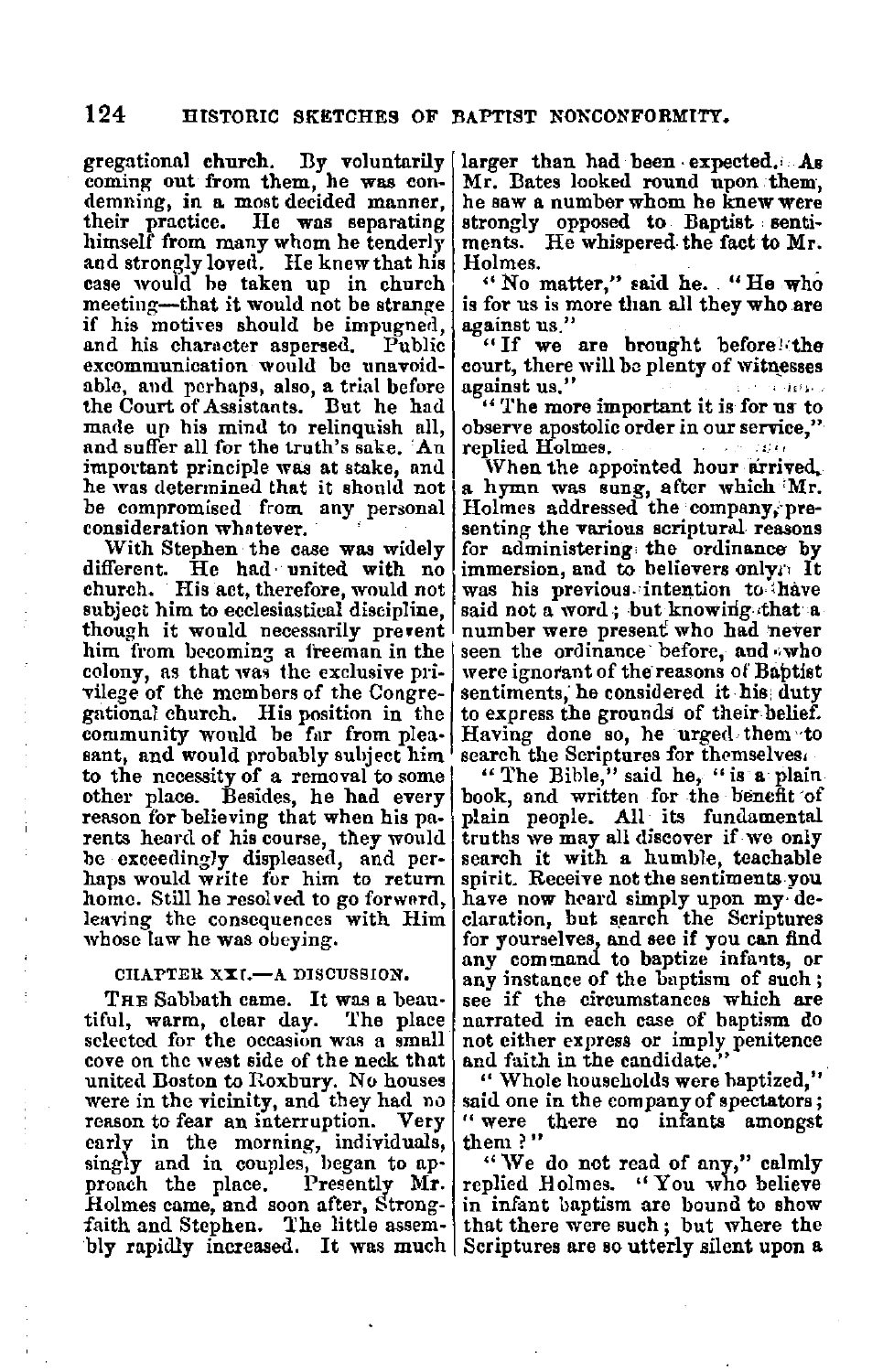point as they are upon that, you will find it difficult to press from them<br>any testimony whatever. Furnish a single clear instance from the Bible of any infant being baptized, and the question is settled in your favour. But this never has been, and never will be done."

"It is not necessary to find such proofs, seeing that baptism has taken the place of c:rcumcision; for, as circumcision was administered to infants, so must baptism be, which is its substitute."

"But where, friend, dost thou find in the New Testament that baptism is a substitute for circumcision? Neither the Saviour or his apostles ever taught such a doctrine. Circumcision, like the rest, of the Jewish ritual, has an-<br>swered its end, and is done away."

"How do you make that out?" continued the interlocutor, who proved to.be Cole, who had given his deposition against John Spur.

" Very casily, friend: and if thou wilt permit me to ask thee a few<br>questions. I will show thee. Did not questions, I will show thee. God make a covenant with Abraham?"

" Certainly."

'' In that covenant there were two parties, both of *y*whom were to do something; these parties were God and Abraham. Now, what did God promise to do, as his part of the cove-<br>nant ? Read the account in the seven-<br>teenth of Genesis, and you will see<br>that he promised that he would make Abraham the father of numerous descendants - that nations and kings should spring from him, and that he would give him the fruitful land of Canaan for a possession. made these promises, what did he re-<br>quire of the patriarch as his part of the covenant? ''

"He required him to have all the males of his family circumcised."

"Very well; now, what was circumcision the sign of?"

" It was the sign, or the token of this covenant."

'' That is to say," continued Holmes,

" circumcision was the visible sign or evidence that such a covenant had been formed; and doubtless it was to be continued upon all the male descendants of Abraham, and male proselytes, until it was either changed or abrogated. Here is the account," said he, as he opened the Bible, and commenced reading.

"But," said Cole, after Holmes had closed his book, " circumcision was a seal, as well as a sign."

" I admit it; it was, as Paul says, the seal of the righteousness of his faith; that is, it was the seal or attestation, which God gave to Abraham, that his faith was a righteous act--<br>that God accepted it. But what we contend for is, that circumcision has answered its purpose; has accomplished its end, and is done away."

"How do you make that appear?"

"In the first-place, God did make<br>the descendants of Abraham very numerous; in the second, place, he gave them the land of Canaan for a possession; and in the third place, by giving them the revelation of his will, a religious ceremonial, and granting them,<br>on various occasions, his special protection, he proved himself to be their Gotl. He has, therefore, in these va- rious respects, fulfilled his part of the covenant, and Abraham, with his descendants, by the universal adoption of circumcision, has fulfilled his. Circumcision is now abolished. Under the Christian dispensation, it is pro• hibited."

"Changed, you should say, for baptism."

" Changed for baptism!" replied Holmes, with much earnestness'; "why, then, did not the Saviour say so? or why do not the apostles tell us this ? It is marvellous that they should have kept such impenetrable silence upon a subject of such great importance. But I can convince ye, if ye are open to conviction, that that was not the case -or if it was, that the inspired apostles were entirely ignorant of it."

" How wilt thou do that, friend? " " In this way : There were several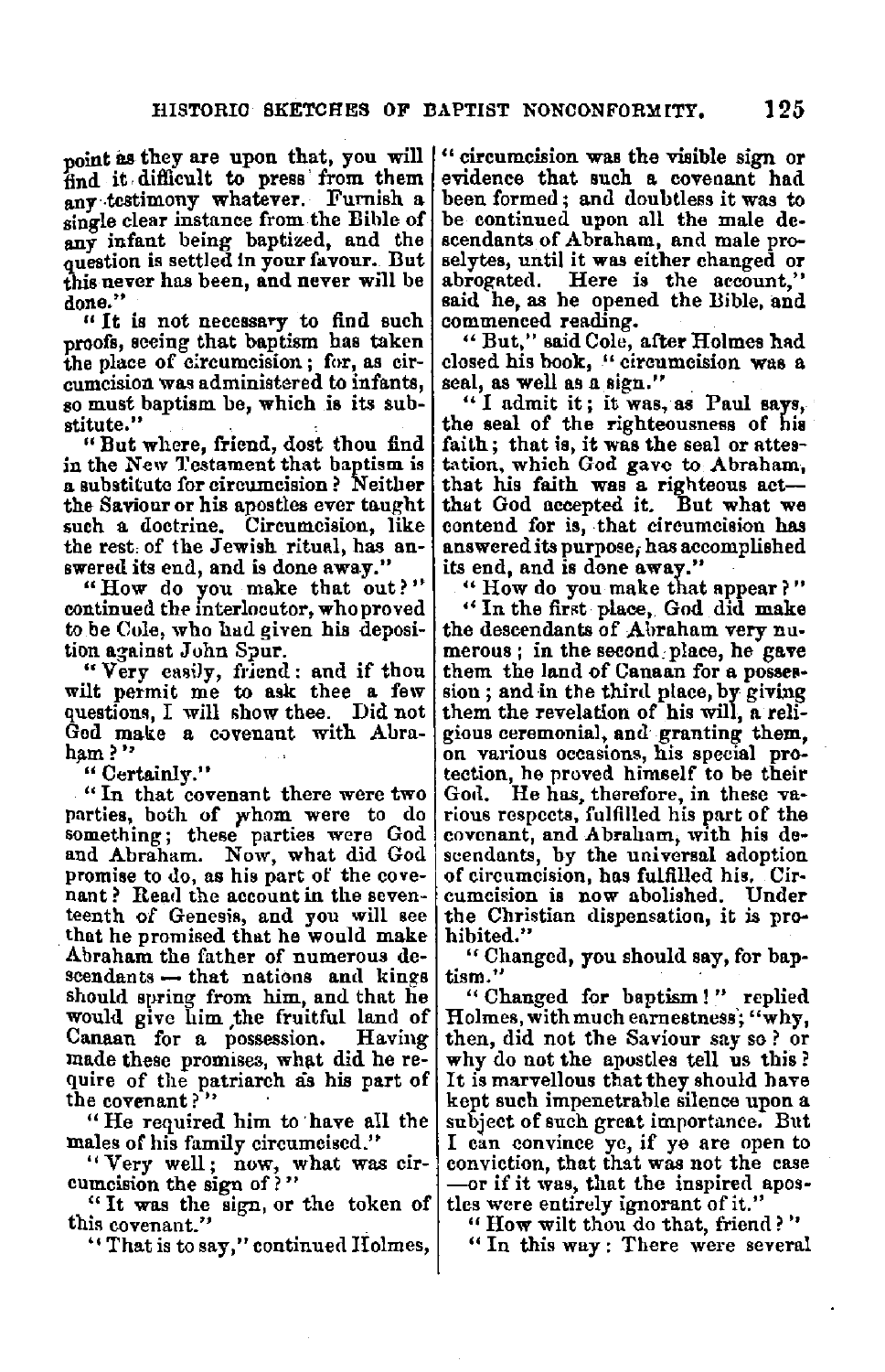occasions in the early history of the nestly discussed, whether circumcision ought or ought not to be continued. If baptism had come in the place of circumcision, those were occasions which demanded the statement of that fact; its statement would have settled<br>the question authoritatively and for ever  $\frac{1}{x}$  and if it had been a fact, the apostles could not, at those times, have omitted to mention it. In the fifteenth<br>chapter of Acts is an instance. It occurred at Antioch, and is as follows," said Holmes, reading from his Testament: " 'And ,certain men which came down from Judea . taught the brethren, and said, Except ye be circumcised after the manner of Moses, ye cannot be saved. When, therefore, Paul and Barnabas had no.small dissension and disputation with them, they determined that Paul and Barnabas, and certain ·other of them, should go up to Jerusalem unto the apostles and elders about this question.' That was their specific object; namely, to ask the apostles and elders at Jerusalem whether they ought to continue the practice of circumcision. When they arrived there, and stated their object, it occasioned ' much dis-<br>puting.' Parties were formed; some contended for the negative, others for the affirmative of the question. Peter and James both delivered addresses on the subject, in which they opposed the the parties, the conversation ceased.

practice of circumcision. Finally, a letter was written to the church **at**  Antioch, answering their inquiry in the negative. Now, in all that discussion, as narrated in the New Testament, not a word was said about bap*tism having come in the place of cir~ cumcision; 1ohen,* if *smh had.· been the case, the atatement of, that,fact was the very answer to,.have-, been given,* and, without doubt, would have been given. It is altogether im-<br>probable that if baptism had supplanted circumcision, the apostles and elders of the church at Jerusalem would have omitted to state so important a fact on that occasion. The question at issue demanded the statement; the answer would have been defective without it. But as there is not the least reference "to such" a change, the conclusion is unavoidable that it did not exist; ... Indeed, nowhere is it said in the New Testament to the Judaizing teachers, who desired, to continue circumcision, that• that·imtitution must no longer be continued, *because it had given place to baptism,* It is wonderful that there should,  $\overline{p}e$  no statement or record of such  $\overline{a}$ , remarkable change, if it had ever oc-<br>curred. Entire silence upon the subject, when its statement was' so imperatively called for, is conclusive evidence against it." .. ,. ·· ., . , \_.,,;,,;, After a few more words between

# ANECDOTES OF THE REV. ROWLAND HILL, A.M.

Mr. Jay) many of his striking sayings his sermons he was speaking of the have been published. If I were re- value of the Gospel from its relative have been published. If I were re- value of the Gospel from its *relative* quired to add to them, I should not aim and influence. "It makes," says quired to add to them, I should not repeat many of his homespun, familiar, lowly, and very simple images and illustrations, but only try to dis-<br>tinguish the flowers he gathered off ters better masters, and servants bet-<br>the bank from those which occasion- ter servants; in a word, I would not ally he drew from the ditch. Yet here it is very probable I should be too fastidious for some, and admit and  $ad -$  for it." Every one could not have

WITH too little discrimination (says | mire too much for others;  $\{$  In one of the  $\{$ dr, Jay) many of his striking sayings | his sermons he was speaking of the he, "husbands better husbands, and wives better wives; parents better ter servants; in a word, I would not give a farthing for that man's religion whose cat and dog were not the better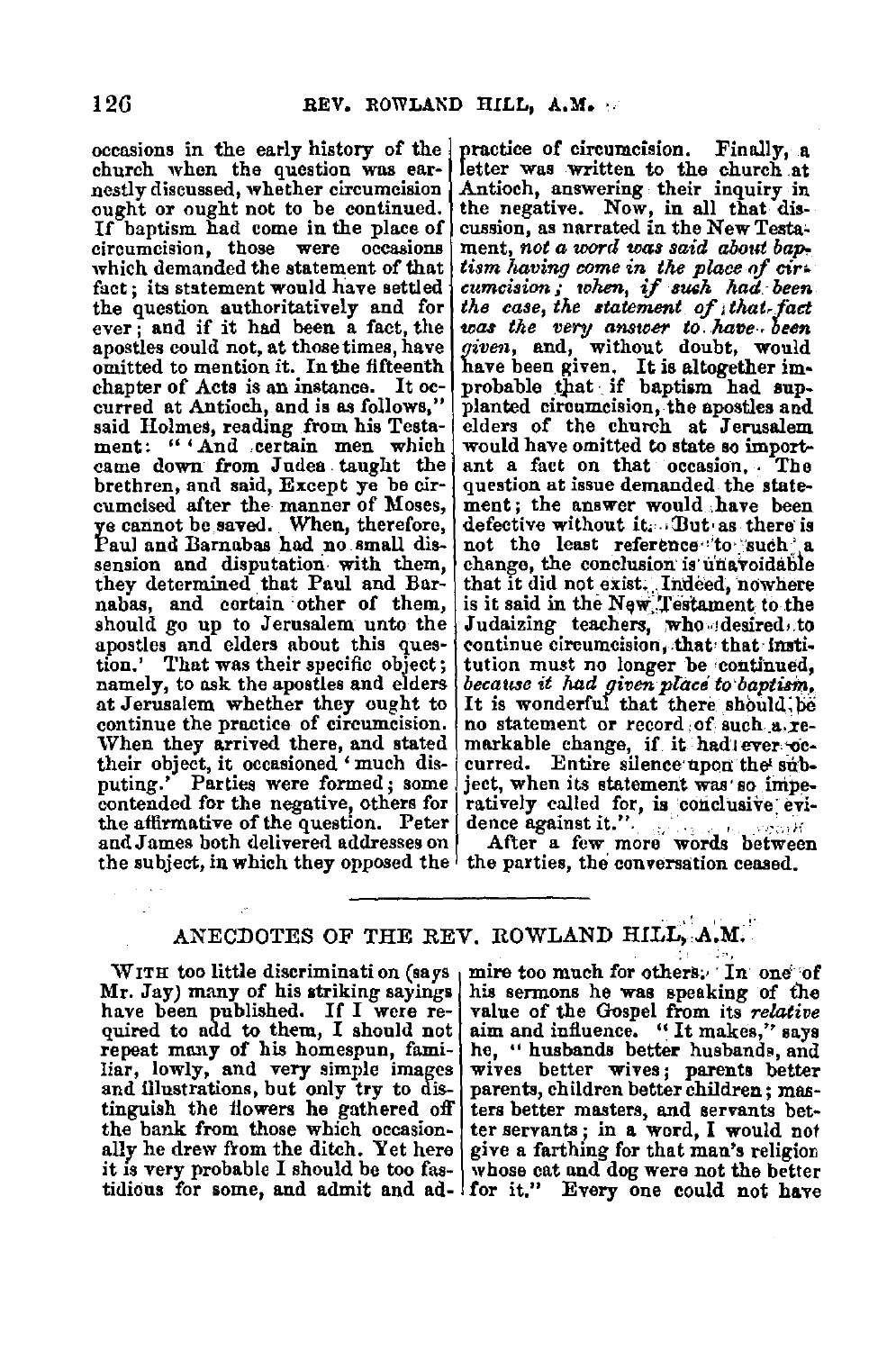uttered this, but I received it from no less a person than Mr. Wilberforce,<br>who heard it himself. and who remarked that, while probably every-<br>thing else he said that evening was long ago forgotten, no one would ever<br>forget this.

 $\mathbf{p}$ . Preaching at one of our Associations, and seeing several ministers present who were *belligerents*, he gave an arch look towards them, and said, "I am afraid some preachers will die of the fat-rot."

Not very long before his death,<br>meeting an acquaintance who was nearly as aged as himself, he said, "If you and I don't march off soon, our friends yonder " (looking upwards) "will think we have lost our way."<br>(*To be continued.*)

# DENOMINATIONAL INTELLIGENCE.

Lue, Kent.-Rev. John Crawford has de- w. Brock in the morning, and the little  $\mathbf{w}$ .

Oct.<sup>15</sup>, Before leaving Arlington, where 1<sup>01</sup> the Unaper, 200, 15, present had ...<br>The had laboured during the past eight ies,  $$3,000$ , ....... . years, he received a handsome time-piece  $\mathbf{r}$  .  $\mathbf{r}$   $\mathbf{r}$  of  $\mathbf{r}$  and  $\mathbf{r}$  is  $\mathbf{r}$  if  $\mathbf{r}$  is  $\mathbf{r}$  and  $\mathbf{r}$  is  $\mathbf{r}$  .  $\mathbf{r}$  is  $\mathbf{r}$  if  $\mathbf{r}$  is  $\mathbf{r}$  if  $\mathbf{r}$  is

vious to ,which **a** valedictory servioe was held at-Towcester, presided over by Mr. W. Bearn, of Handley Farm. Suitable addresses were delivered by the Rev. S. Causley [Ind.,] the Rev. T. Chamber- 'lain, of 'Pattishill, and the Rev. J. T. Brown, of Northampton. ill a sua

# NEW CHAPELS.

- SANDT, Beds.-A new Baptist Chapel was opened for Divine worship in this popu-<br>lous village, July 25th. The Rev. John Frost, of Cotten End, read the Scriptures and prayed; the Rev. Eustace Carey, who preached twenty-seven years since at the opening of the former chapel, preached; after which the Rev, H. Killen, of Bedford, prayed. About 250 per-Wade, the Rev. W. G. Conder, of Leeds, preached from Heb. x. 25; the Rev.<br>Messrs. Abbott, of Blunham, Turner, of St, N eots, Fordham, of Caxton, and Lockwood, of Baldock, took part in the devotional services.<br>Lonpon, Camden-road, Lower Holloway.-
- On Oct. 3rd, a new Baptist Chapel, built in the perpendicular style of Gothic ar-

MINISTERIAL CHANGES. chitecture, 101 feet long, and 58 feet wide, Was opened for worship; on which occa-<br>
"Was opened for worship; on which occa-<br>
Maire has resigned the pastorate.<br>
presched in the morning and the Bev Maire has resigned the pastorate.<br>LEE, Kent.—Rev. John Crawford has de- $\frac{w}{W}$ . Rrock in the avening after dinner •clined the pastorate of the New Chapel. a public meeting was held, presided over  $\alpha$ . The Rev. J. A. Baynes, by the Rev. Dr. Steane, of Camberwell. ,,.through long:lllnes~,.has felt compelled Addresses were· delivered 'by Revs: C. ·, toiresign,thepastorate. ,. ,. . Gilbert,·J.'Harii'son;- F. Wills; N. Flsh-HULL, George-street....-The Rev. R. Hall, Gilbert, J. Harrison, F. Wills, N. Fish-<br>BIA., of Arlington, Gloucestershire, com-<br>Fine Baq., M. Burnet, Esq., An others. Cost<br>Cott-15. Before leaving Arlington, where<br> $\frac{1}{100}$ 

- ,and.some plate as,a-memorial of esteem RECOGNITION SERVICES. •: ''. from his former friends .. **8BifLtv,** 'Yorks.;\_Rev. J.' **P.** Campbell, ··from Tbweester, Northamptonshire, pre-POPLAR, near London, Oct. 18, of the Rev.<br>B. Preece, late of Great Grimsby, as pastor of the Baptist Church, Cotton-street. The Rev. W. Cowper, [Ind.,] of Mill Wall, introduced the services by reading the Scriptures and prayer, The Rev. J. An**gus,** D.D., President of Stepney College, the recognition prayer. The Rev. John Aldis, of Maze Pond, London, delivered. an impressive charge to the pastor. After<br>tea refreshments, of which a large num-<br>ber of members and friends partook in the school-room adjoining the chapel, the evening service was commenced hy the Rev. Francis Clowes, late Classical Tutor of Horton College, Bradford; and the address to the Church was delivered by the Rev. J. Whittemore, of Eynsford. Kent. The Revs. Messrs. Williams, of Eldon - street, Finsbury, and Cator, of Chelsea, and Messrs. Freeman and Field-
	- HARBORNE, near Birmingham, Aug. 21, of the Rev. T. McLean, as pastor of the Church in this village, formed the previous day. The Rev. Messrs. Vince, Taylor, Swan, and Landels, conducted the **servi-cea.**
	- Usx, Monmouthshire, Aug. 16, of Mr. J. Lewis, late of Pontypool College, Rev. Messrs, Bailey, of Raglan, Davis, of Llan-